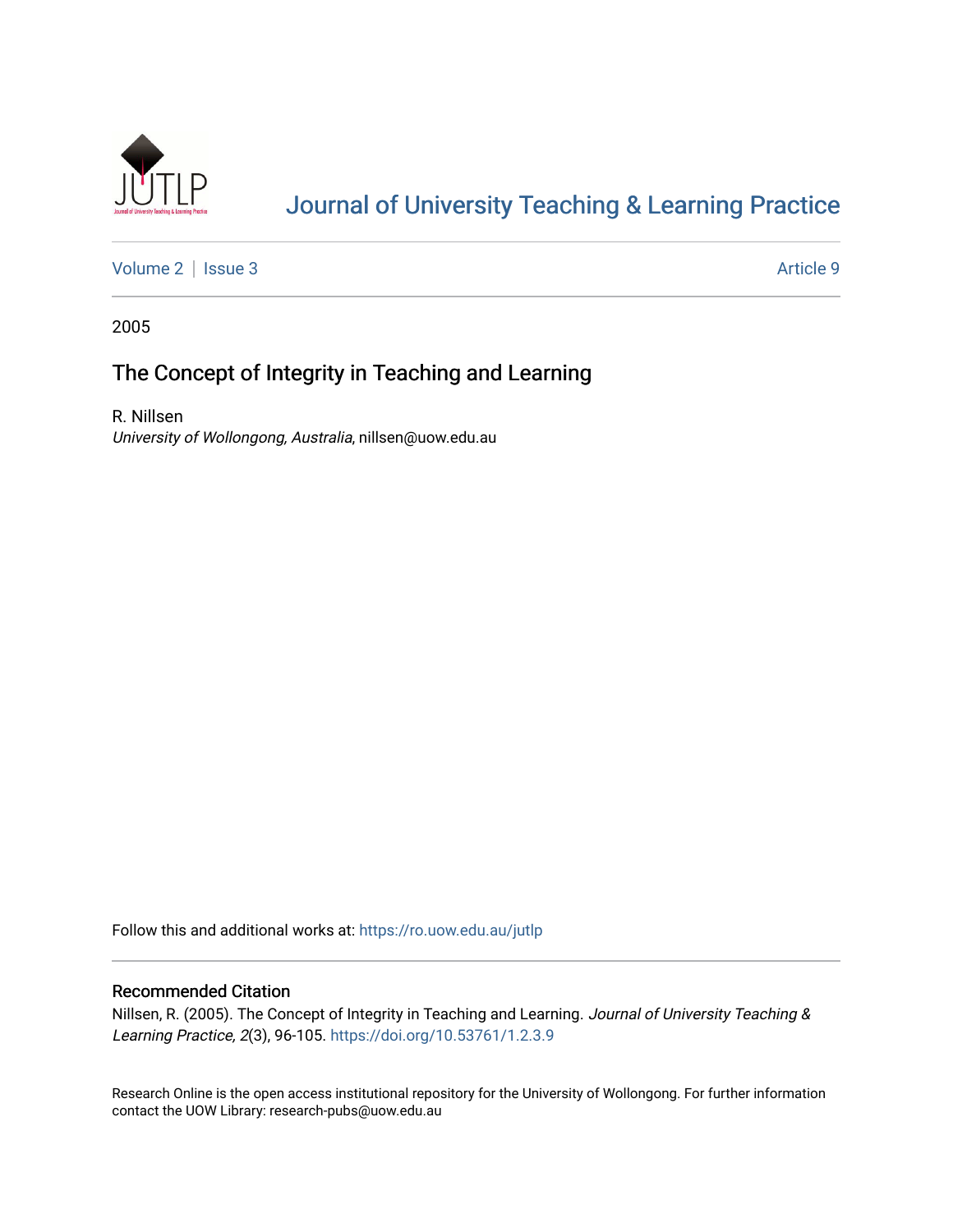### The Concept of Integrity in Teaching and Learning

#### Abstract

In this paper it is argued that the concept of integrity in a person, or an activity, or an institution, is intimately connected with notions of wholeness and completeness, and that the creation of integrity consists in developing an awareness of the possibility of greater wholeness and completeness, and in creating environments in which they may occur. In a manner analogous to ethical integrity, integrity in inquiry, knowledge learning and teaching is seen as arising from a preparedness to submit oneself to a larger intellectual whole, in which one might say that individual preference is secondary to a "transcending state of affairs". Some suggestions are made to help towards progressing the ideals of integrity in teaching and learning, with some discussion in relation to specific disciplines.

#### Keywords

Ideals of integrity in teaching and learning, specific discipline

This article is available in Journal of University Teaching & Learning Practice:<https://ro.uow.edu.au/jutlp/vol2/iss3/9>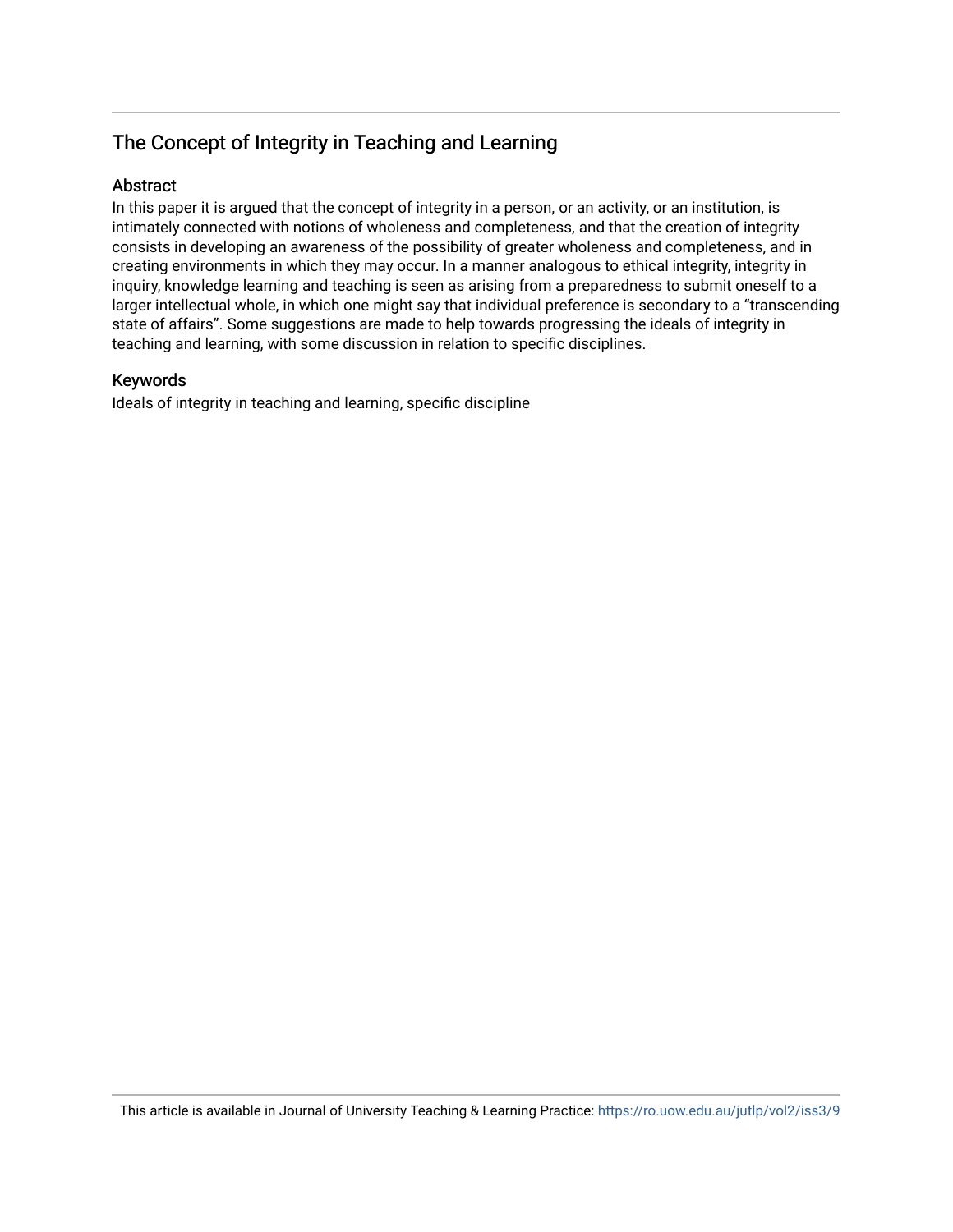

## [Journal of University Teaching & Learning Practice](https://ro.uow.edu.au/jutlp)

[Volume 2](https://ro.uow.edu.au/jutlp/vol2) | [Issue 3](https://ro.uow.edu.au/jutlp/vol2/iss3) Article 9

2005

### The Concept of Integrity in Teaching and Learning

R. Nillsen University of Wollongong, nillsen@uow.edu.au

Follow this and additional works at: [https://ro.uow.edu.au/jutlp](https://ro.uow.edu.au/jutlp?utm_source=ro.uow.edu.au%2Fjutlp%2Fvol2%2Fiss3%2F9&utm_medium=PDF&utm_campaign=PDFCoverPages) 

#### Recommended Citation

Nillsen, R. (2005). The Concept of Integrity in Teaching and Learning. Journal of University Teaching & Learning Practice, 2(3). [https://ro.uow.edu.au/jutlp/vol2/iss3/9](https://ro.uow.edu.au/jutlp/vol2/iss3/9?utm_source=ro.uow.edu.au%2Fjutlp%2Fvol2%2Fiss3%2F9&utm_medium=PDF&utm_campaign=PDFCoverPages)

Research Online is the open access institutional repository for the University of Wollongong. For further information contact the UOW Library: research-pubs@uow.edu.au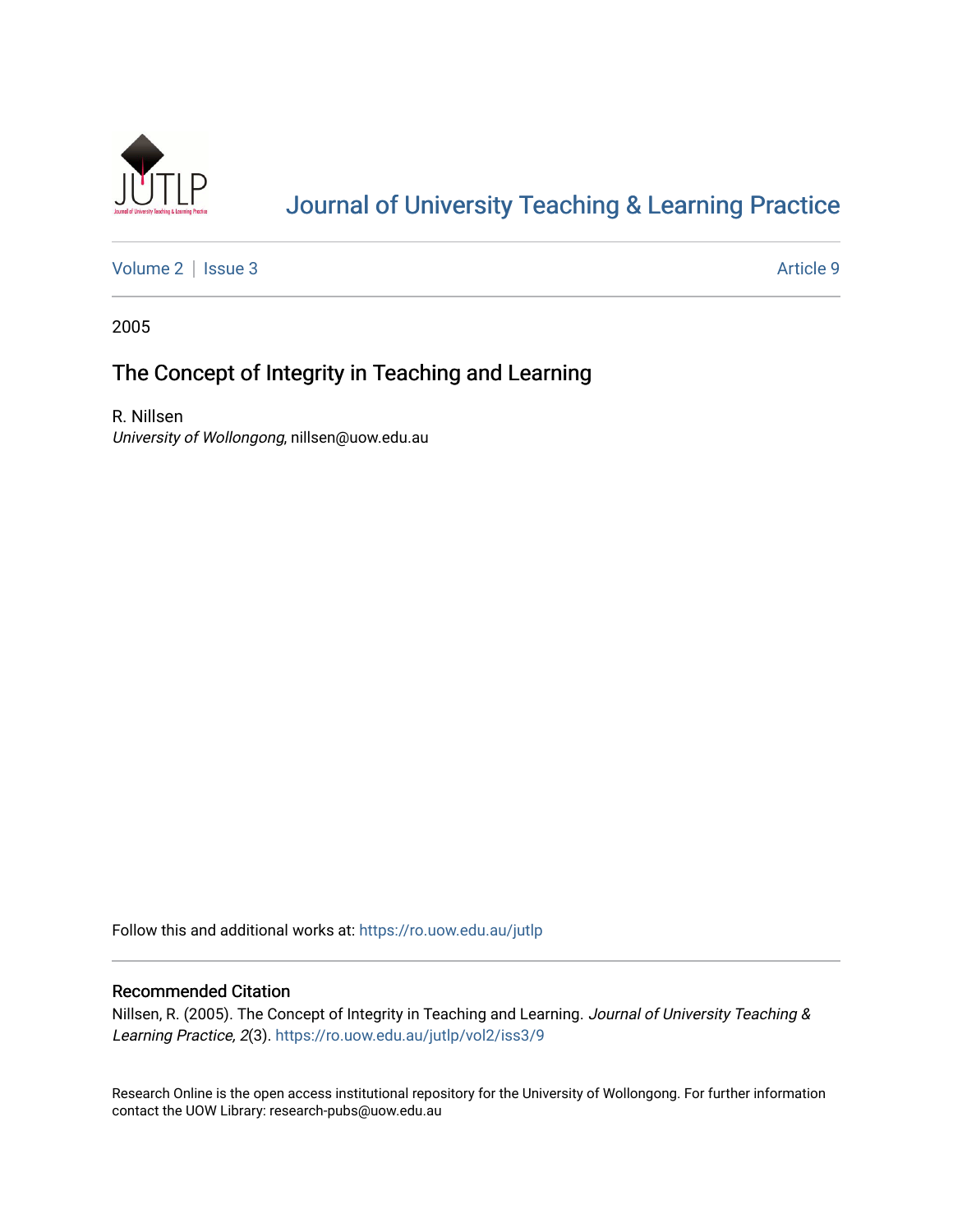### The Concept of Integrity in Teaching and Learning

#### Abstract

In this paper it is argued that the concept of integrity in a person, or an activity, or an institution, is intimately connected with notions of wholeness and completeness, and that the creation of integrity consists in developing an awareness of the possibility of greater wholeness and completeness, and in creating environments in which they may occur. In a manner analogous to ethical integrity, integrity in inquiry, knowledge learning and teaching is seen as arising from a preparedness to submit oneself to a larger intellectual whole, in which one might say that individual preference is secondary to a "transcending state of affairs". Some suggestions are made to help towards progressing the ideals of integrity in teaching and learning, with some discussion in relation to specific disciplines.

This article is available in Journal of University Teaching & Learning Practice:<https://ro.uow.edu.au/jutlp/vol2/iss3/9>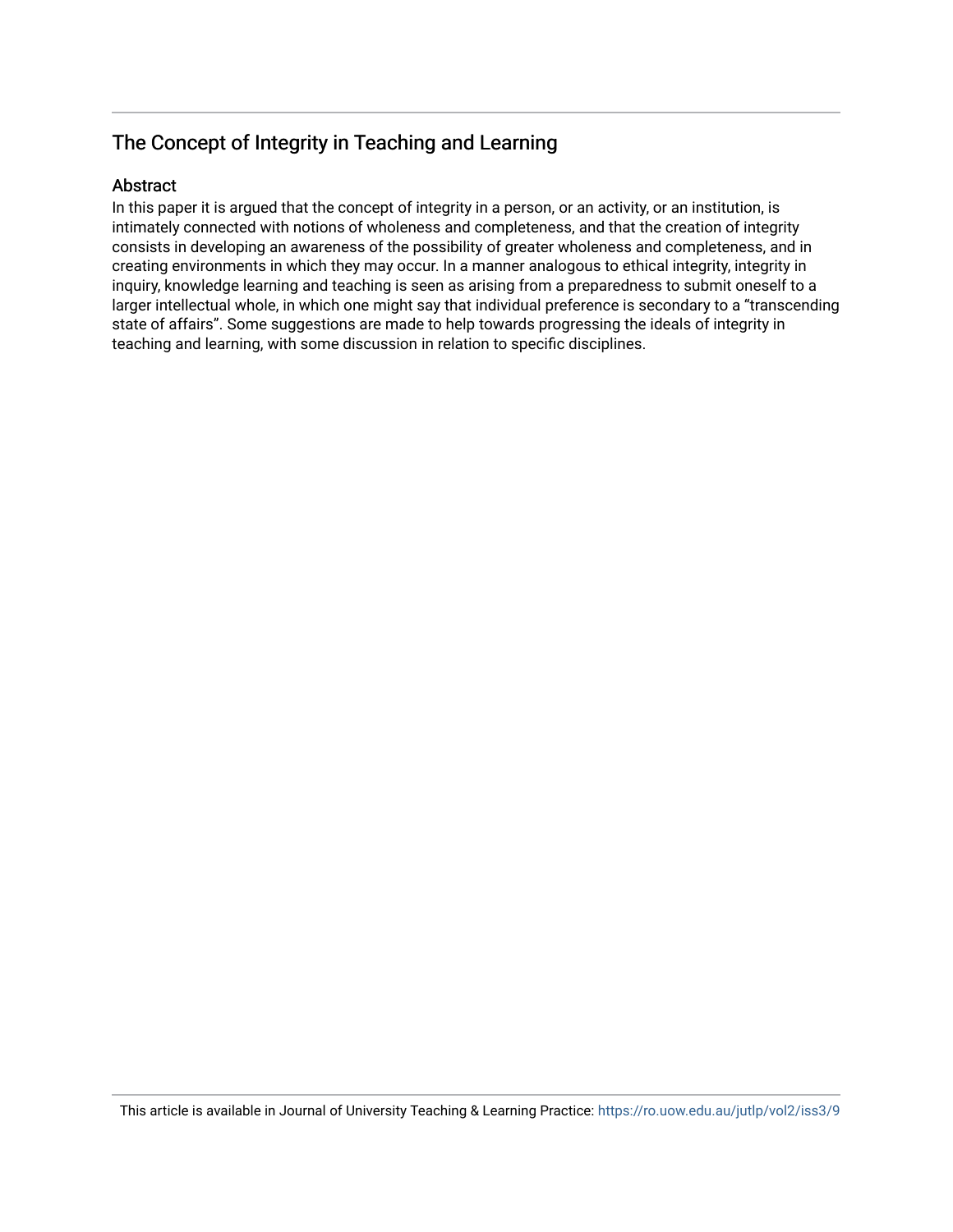

## **The Concept of Integrity in Teaching and Learning**

## **Rodney Nillsen\***

The University of Wollongong rodney\_nillsen@uow.edu.au

## **Abstract**

*In this paper it is argued that the concept of integrity in a person, or an activity, or an institution, is intimately connected with notions of wholeness and completeness, and that the creation of integrity consists in developing an awareness of the possibility of greater wholeness and completeness, and in creating environments in which they may occur. In a manner analogous to ethical integrity, integrity in inquiry, knowledge learning and teaching is seen as arising from a preparedness to submit oneself to a larger intellectual whole, in which one might say that individual preference is secondary to a "transcending state of affairs". Some suggestions are made to help towards progressing the ideals of integrity in teaching and learning, with some discussion in relation to specific disciplines.*

*\* This paper is a development of a talk given at the Symposium on Promoting Academic Integrity, held in Newcastle NSW from 24th-25th November 2004, and sponsored by the University of Newcastle. I wish to thank the organisers for the invitation to speak at the Symposium.*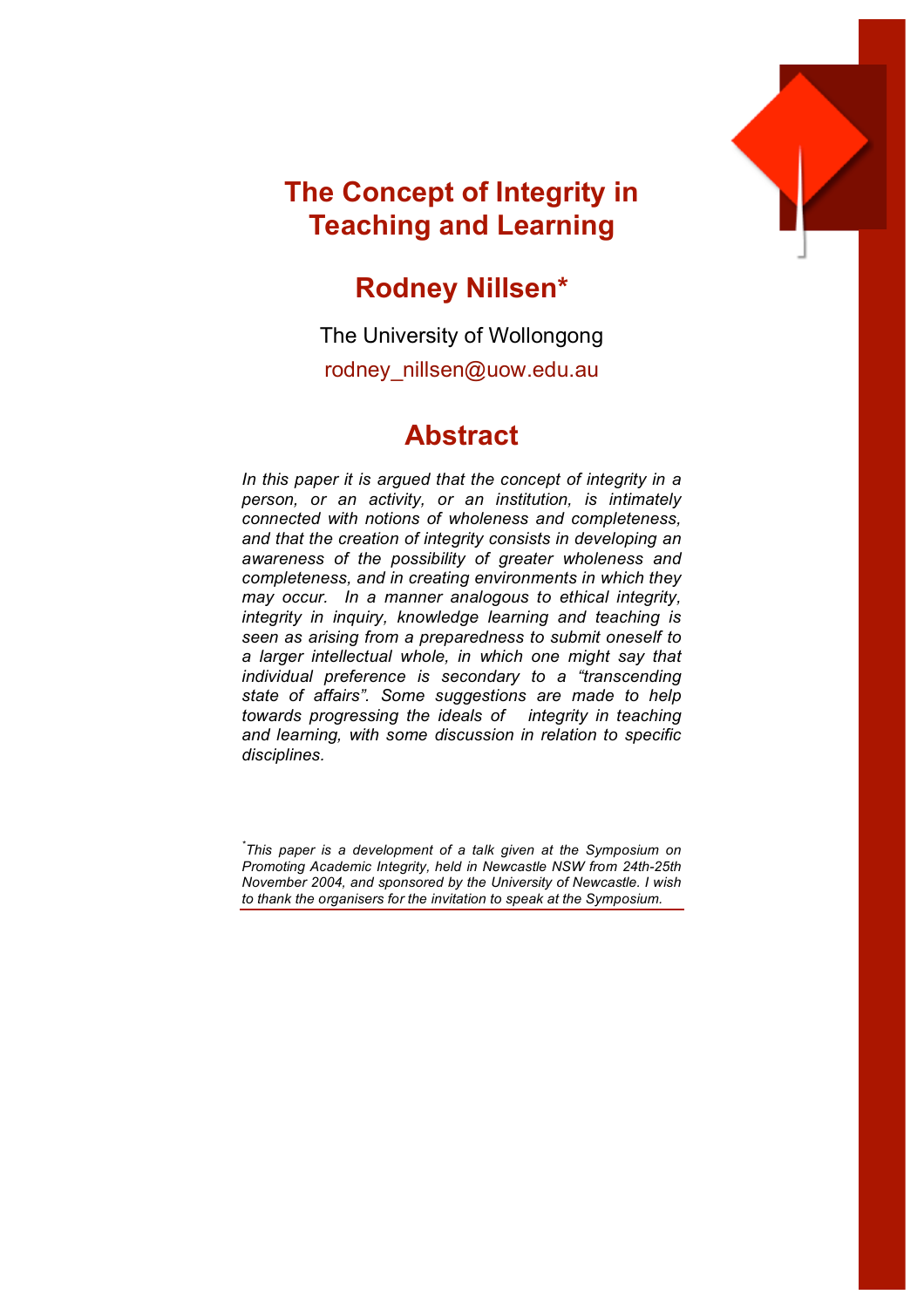# **Introduction: The Word Integrity**

There are two meanings of the word *integrity* which concern us. The older was used by Sir Thomas More in 1633, when he used the word to signify *wholeness* or *completeness.* The other meaning is nearly as old, and is that of *soundness of moral principle* and, specifically, uprightness, honesty or sincerity. However, the most common meaning of the word today seems to me to be the one emphasising moral principle.

The two meanings of the word *integrity* interact and shed light each on the other. In fact, I go further and suggest that each of the two meanings of the word is essential for comprehending the deeper significance in the other. For, *integrity* has a broader connotation than denoting merely particular qualities such as honesty or sincerity, and this connotation derives from its suggestion of the idea that such qualities in a person derive from the wholeness or completeness of the person. To the extent that *integrity* means honesty, for example, it seems to mean it as a general state of the person, rather than as referring simply to a person who does not tell lies. On the other hand, if we think of wholeness and completeness in a detached and purely descriptive way, as relating to a material object (say), then *integrity* may have little or no moral connotation, but as soon as we use it in relation to a person, it assumes a moral quality. In summary, if *integrity* is taken to mean honesty or sincerity, or some other such qualities in a person, we feel compelled immediately to consider that quality in relation to a larger whole, and to feel that those specific qualities derive from a larger and more all-embracing quality---the wholeness and completeness of the person.

Now, *integrity* may have a moral and ethical connotation not only in relation to persons. So, for example, if we turn to the concept of academic integrity in a university context, the issues that arise certainly include whether certain individuals are honest, or whether students cheat or plagiarise, but also there are broader issues, which include integrity in intellectual enquiry, integrity in teaching, and integrity in the way in which The University presents itself to the world.

## **Integrity in Inquiry and Knowledge**

At both the student and staff level, intellectual enquiry is the fundamental task of The University. Here, the term *intellectual enquiry* is to be taken in a broad sense---it does not refer merely to research (although it certainly includes it), it refers also to all of that type of teaching which seeks to create an atmosphere of enquiry in student learning and in the minds of students. This is the type of learning which continues to be, ideally, a characteristic of universities.

Now the meaning of integrity as "moral" or "ethical" finds a place in a serious notion of intellectual enquiry, arising from the fact that the enquirer should be prepared to accept the results of the enquiry regardless of his or her own personal interest in the outcome, submitting himself or herself to a larger whole and a wider judgment. For, just as ethical behaviour may require us to override our personal convenience and submit ourselves to a wider ethical reality, so an aim to enquire or attain knowledge may require us to submit ourselves to a wider *intellectual* reality, and integrity in the ethical sense may arise by submitting ourselves to this reality.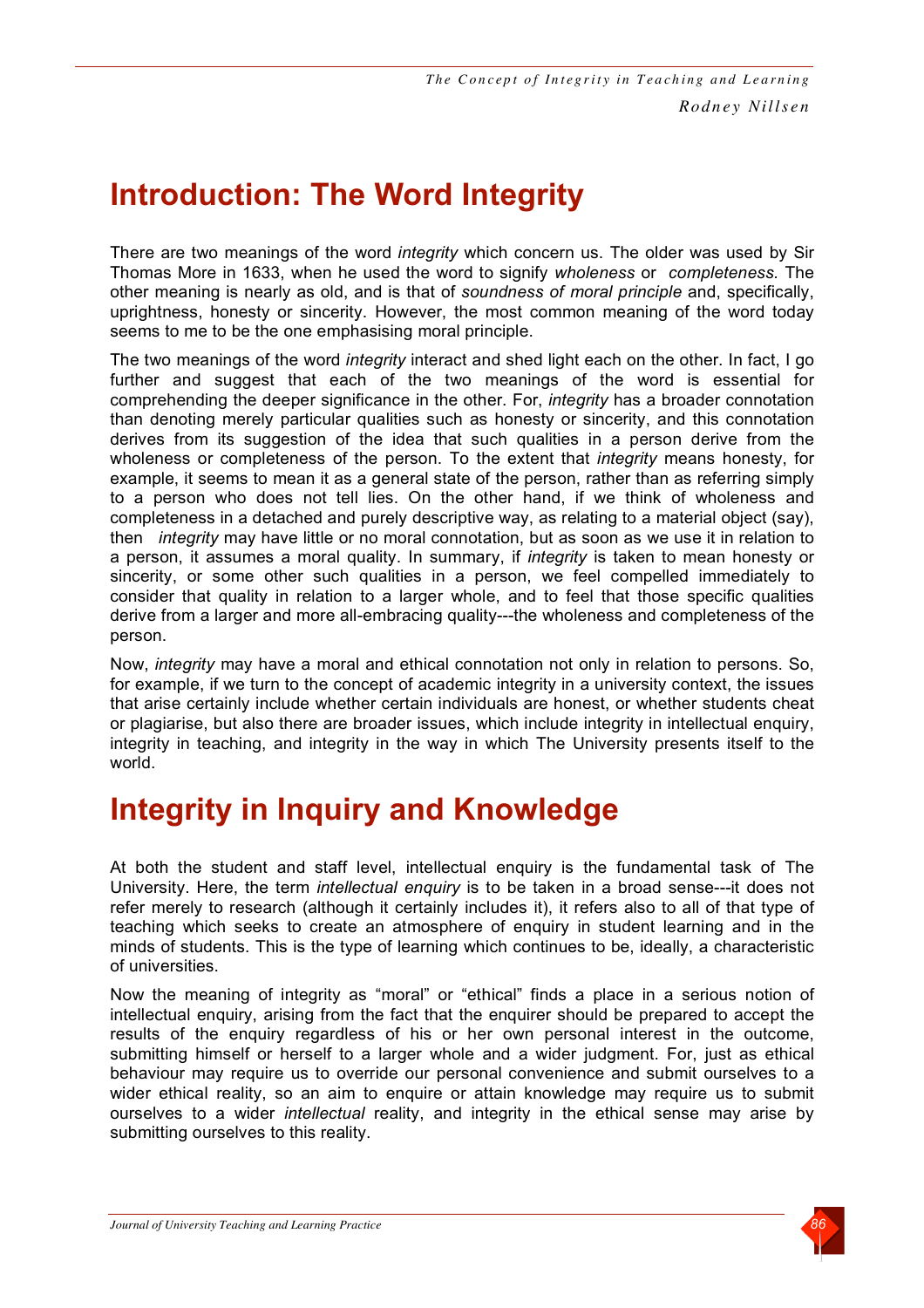This view requires one to hold that an enquiry and actual knowledge are something more than a purely personal preference or choice of convenience, and it requires one to hold that knowledge and judgment may be more than mere manifestations of manipulation or power. In other words, there is a "transcending state of affairs" which one should or may have to accept. Here, note that I use the word *transcending*, rather than *transcendent* because, for the purposes of this paper, I am trying to leave the notion as suggestive rather than precise (despite its importance, in philosophical terms). The view, common in postmodernism but present much earlier in Marxism, that ideas and knowledge, to the extent that they claim to be more than an individual or relativist preference, merely reflect the domination of those with less power by those with more, may end up questioning even the possibility of intellectual integrity, let alone the more specific moral and ethical aspects of enquiry. Such a negative conclusion is inevitable once political explanation is automatically elevated to a privileged position within the range of explanatory possibilities concerning the nature of enquiry and knowledge. But as well, such a devaluing of the ethical aspects of intellectual enquiry is equally inevitable if we hold, even implicitly, that the value of knowledge or enquiry is determined by the demands of a market, whether that market is one of student demand for university courses, or a market determined by wider society in which the value of study may be correlated with the social prestige of a profession or of a highly paid position.

Writing in his work *The Idea of a University* J. H. Newman (1873) pp.84-85 discussed concepts of education when he wrote:

*You see then, there are two methods of Education; the end of the one is to be philosophical, of the other to be mechanical; the one rises towards general ideas, the other is exhausted upon what is particular and external......We are instructed, for instance, in manual exercises, in the fine and useful arts, in trades, and in ways of business; for these are methods, which have little or no effect on the mind itself, are committed to memory, to tradition, or to use, and bear upon an end external to themselves. But education is a higher word; it implies an action on our mental nature, and the formation of a character; it is something individual and permanent.*

Thus, Newman sees education, properly perceived, in a way that distinguishes it sharply from a conception of it as the mere transmission and acceptance of information, and from a conception of it of as merely the acquisition of technical skills for a job or profession. Here, let me say that I don't think that the situation we face today means that Newman's ideas should be adopted uncritically---in my view, when Newman distinguishes between the "philosophical" and "mechanical" types of education, this distinction should be considered as one of degree as well as of kind. Even an education which might be considered as purely mechanical or technical can often be given a character of the philosophical and the moral, depending upon the circumstances and the will to do it on the part of the teacher and the student. In fact, it is a challenge of university education today to find ways to imbue technical and vocational education with some of the characteristics that Newman had in mind when he wrote his words. The task of realizing integrity in education, enquiry and knowledge, as Newman puts it in this passage, is to ensure that "it implies an action on our mental nature, and the formation of a character". When this occurs, the ethical potential of enquiry and knowledge becomes real, and that to a greater extent than Newman himself often allows, in my view. In this way universities have an opportunity to instil values and integrity through their primary functions, even in a secular environment not envisaged by Newman. Also, the task of instilling values remains one which seems to be recognized even today, when vocational education is even more a part of universities than it has been in the past.

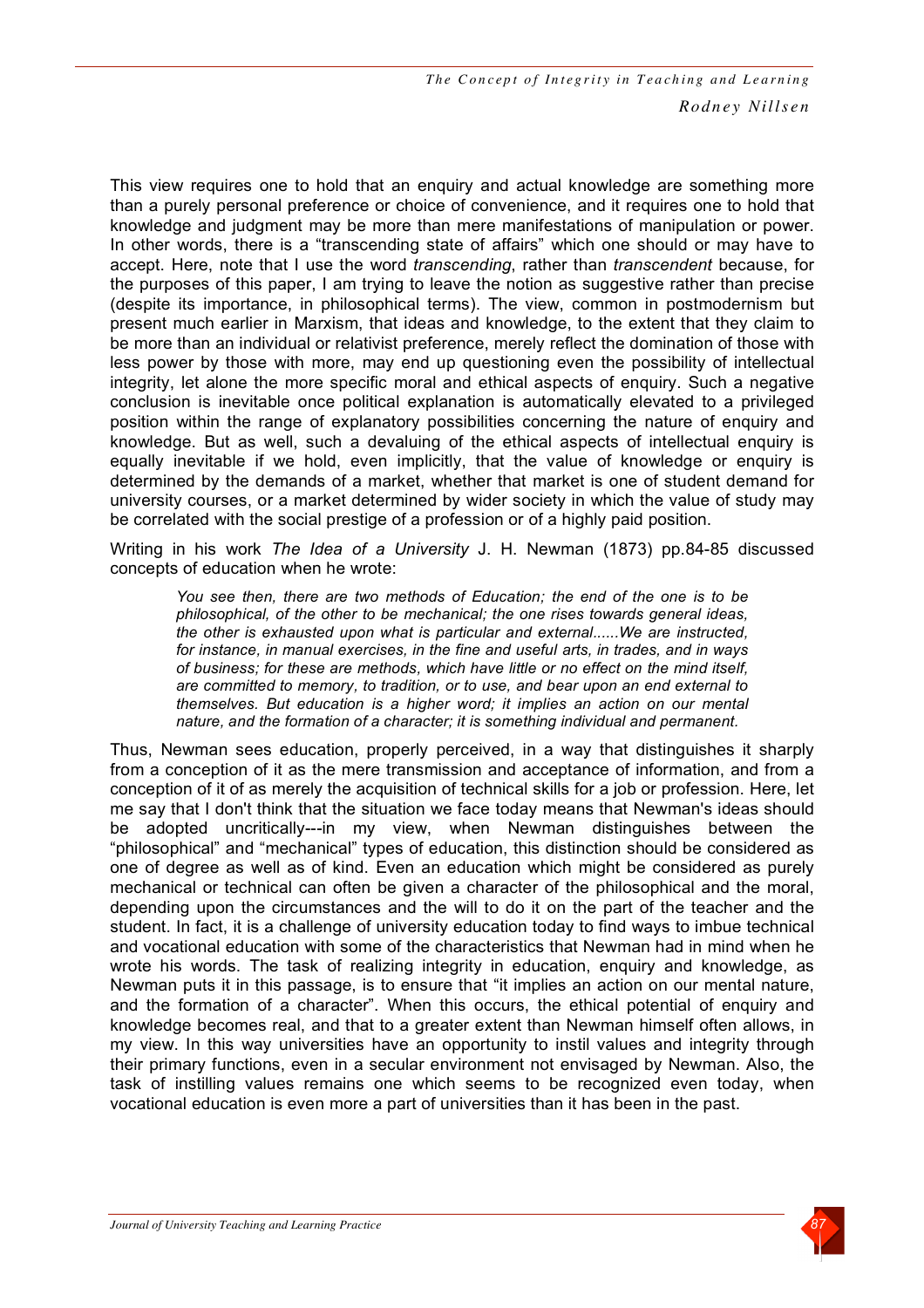Newman's view suggests that education and intellectual enquiry in their fullness are easier to realize when enquiry, and the pursuit of knowledge in general, are perceived as part of a whole, rather than as a technical pursuit, carried out for immediate goals which are not the subject of a wider reflection or scrutiny. On the aspect of regarding knowledge as a whole, he says Newman (1873) pp.85 and 99-100:

*Not to know the relative disposition of things is the state of slaves or children.....That only is true enlargement of mind which is the power of viewing many things at once as one whole, of referring them severally to their true place in the universal system, of understanding their respective values, and determining their mutual dependence.....It makes everything in some sort lead to every thing else; it would communicate the image of the whole to every separate portion, till that whole becomes in imagination like a spirit, every where pervading and penetrating its component parts, giving them one definite meaning.*

Integrity in knowledge is, I think, also related to a capacity to show this appreciation of the "relative disposition of things" and their relationships, regardless of what one personally might like or wish were the case.

Whereas Newman was considering the general and ideal nature of education and knowledge, the philosophers Herbert Spencer and Karl Popper were concerned with the growth of scientific knowledge and its different forms of development. Consider the following statement made in about 1891 by Herbert Spencer and quoted in Popper (1983), p.262:

*The progress of science is duplex. It is at once from the special to the general and from the general to the special. It is analytical and synthetic at the same time.*

In his Herbert Spencer Lecture given in 1961, Popper compared the growth of knowledge with the growth of an evolutionary tree, having a common stem and growing ever more and varied branches. In referring to Spencer's comment above, he said this in Popper (1983) p.262:

But if we are to compare these growing evolutionary trees with the structure of our growing knowledge, then we find that the growing tree of human knowledge has an utterly different structure....the growth of applied knowledge is very similar to the growth of tools and other instruments; there are always more and different and specialized applications. But pure knowledge (or "fundamental research" as it is sometimes called) grows in a very different way. It grows almost in the opposite direction to this increasing specialization...As Herbert Spencer noticed, it is largely dominated by a tendency towards increasing integration towards unified theories.

Here, Popper is saying that the search for "pure knowledge" leads to integration and integrity conceived of as wholeness, whereas applied knowledge proceeds by ever greater specialisation, perhaps even by fragmentation. Just as Newman contrasts instruction and education, Popper draws, by an apparent coincidence, an analogous contrast between applied and pure knowledge---what instruction is to education, so is applied research to pure research, in this comparison between Newman and Popper. But again, although Popper lies closer to us in time that Newman, I still don't think we should accept his ideas uncritically. In fact, I would venture to suggest that in knowledge, integrity is to be found neither in the particular in itself nor in the general in itself, not even in the "rise towards the general" as Newman puts it in the one place, but rather in the continuing interaction between the particular and the general, as he puts it differently in the other. For, if knowledge restricts itself to the mere listing or observation of particular cases or items of information, it becomes mechanical, and is open to Newman's objection to it as education. On the other hand, it is not possible intellectually to consider something that is purely general, because then one must ask: general in relation to what?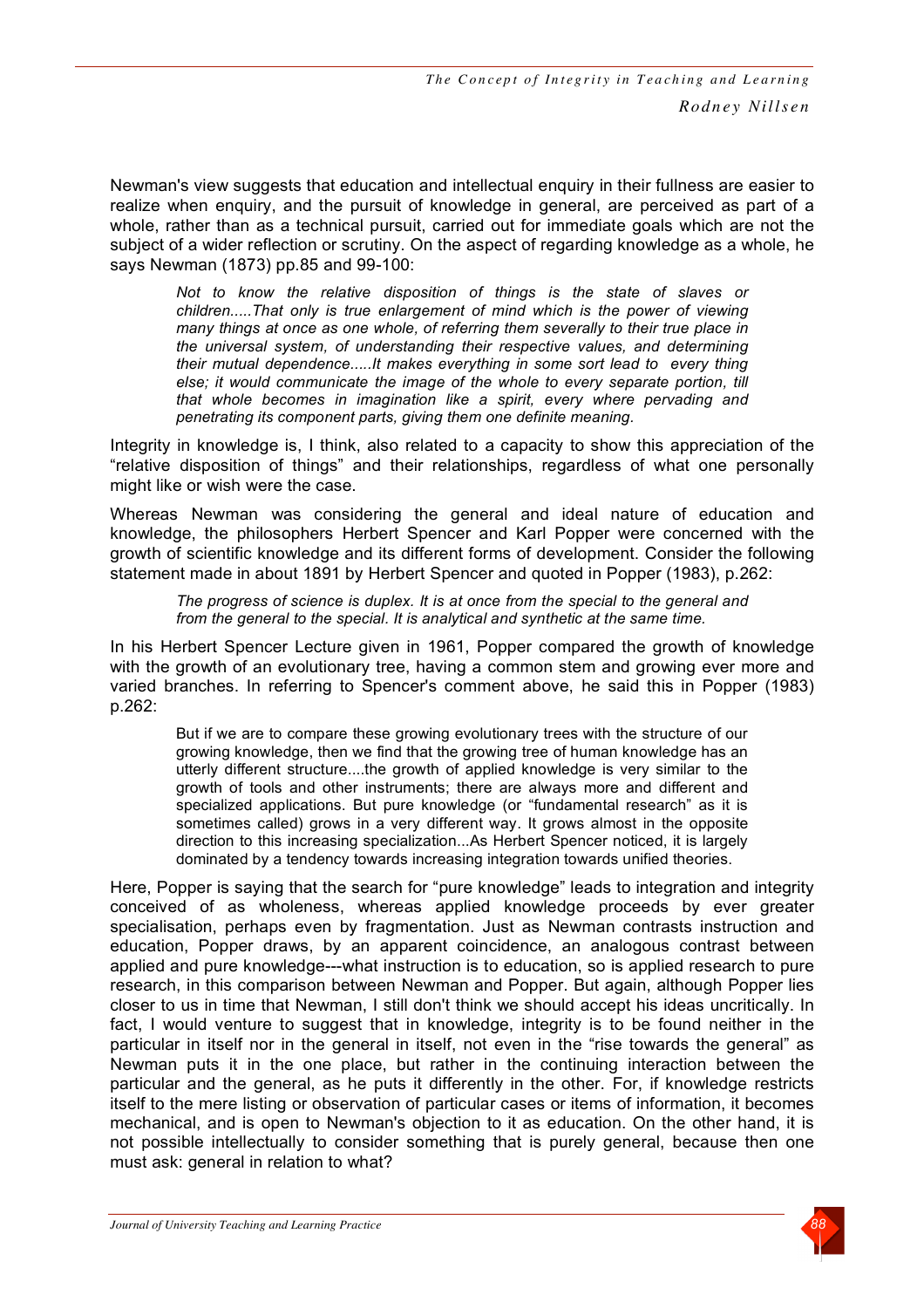What is general only takes any intellectually substantive meaning when it is seen in relation to particulars. If integrity in knowledge and enquiry requires us to try and see things in their wholeness, then that means we should try and see things as a living and organic unity, rather than as a mechanism where all is determined by a technical knowledge of the individual parts, but where this knowledge is fragmented and where its fuller human significance has been lost. Equally, integrity requires us to be aware that what is whole or general almost certainly has come about from a consideration of particulars, and that it is the totality of these particulars that lends the full significance to what is whole or general. It is interesting to observe that both Newman and Popper, in their different ways, see knowledge ideally as having integrity conceived of as wholeness and totality.

The extent to which integrity and the ethical aspect of intellectual enquiry are realized depends on the state of mind of the individual and the effort which is put in by the individual to retain that awareness as work is carried out. If we accept that integrity in its fuller sense is to be realised by integrating disparate parts of experience into a whole, the question arises as to how and to what extent such wholeness is perceived. Our capacity is influenced by many things. But if we are ignorant and are unaware of the possibility of our ignorance, or if we are lacking in imagination, then ignorance and narrowness perpetuate themselves, and it is not possible for us to realize a concept of intellectual integrity for ourselves other than one which is stunted and technical---that is, one which is concerned only with the accuracy, applicability and immediate effects of results.

# **Integrity in Teaching and Learning**

I have argued that teaching can be regarded as a form of enquiry---ideally it is a form of enquiry in which both students and teacher participate. So, if the ideas of integrity in inquiry and knowledge are as I have suggested, integrity in teaching will endeavour to promote this integrity of enquiry and knowledge. This requires a genuine commitment of the teacher to those ideals, for students are experts in detecting feigned or insincere attitudes. The single most important factor here, in my view, is respect for the student, and one way of concretely realizing this is by making learning and teaching a *mutual* task. By making learning a mutual task, the student may come to develop an inner confidence and come to feel that he or she has something unique and individual to bring to that task. The teacher should try to enable the student to maintain a balance between inner confidence and a feeling of being challenged, with the aim, over time and as required, of making the student able to accept intellectual challenge and independence with confidence, even with resolution. If that happens, integrity becomes spontaneous, as barriers between teachers and students collapse, and students forget all else in an experience of learning involving the whole person. However, in trying to achieve such moments, teachers face more difficulties than in the past, owing to changes in our wider culture and the influence these have had in universities.

Universities are under enormous pressure to regard student learning in purely technical terms for, although they have no overall consistent view, governments see the primary function of universities, for the most part, as being to meet the technical needs of society, a society which is more complex and making itself ever more complex by means of its increasing range of technologies and the further activities which these technologies make possible. Changes in universities are driven by a need for more training to respond to the complexity of society, but this training tends to have a merely technical complexity, rather than an intellectual complexity having more potential for realising values of integrity (see Nillsen (2004) for some discussion of this in a different context).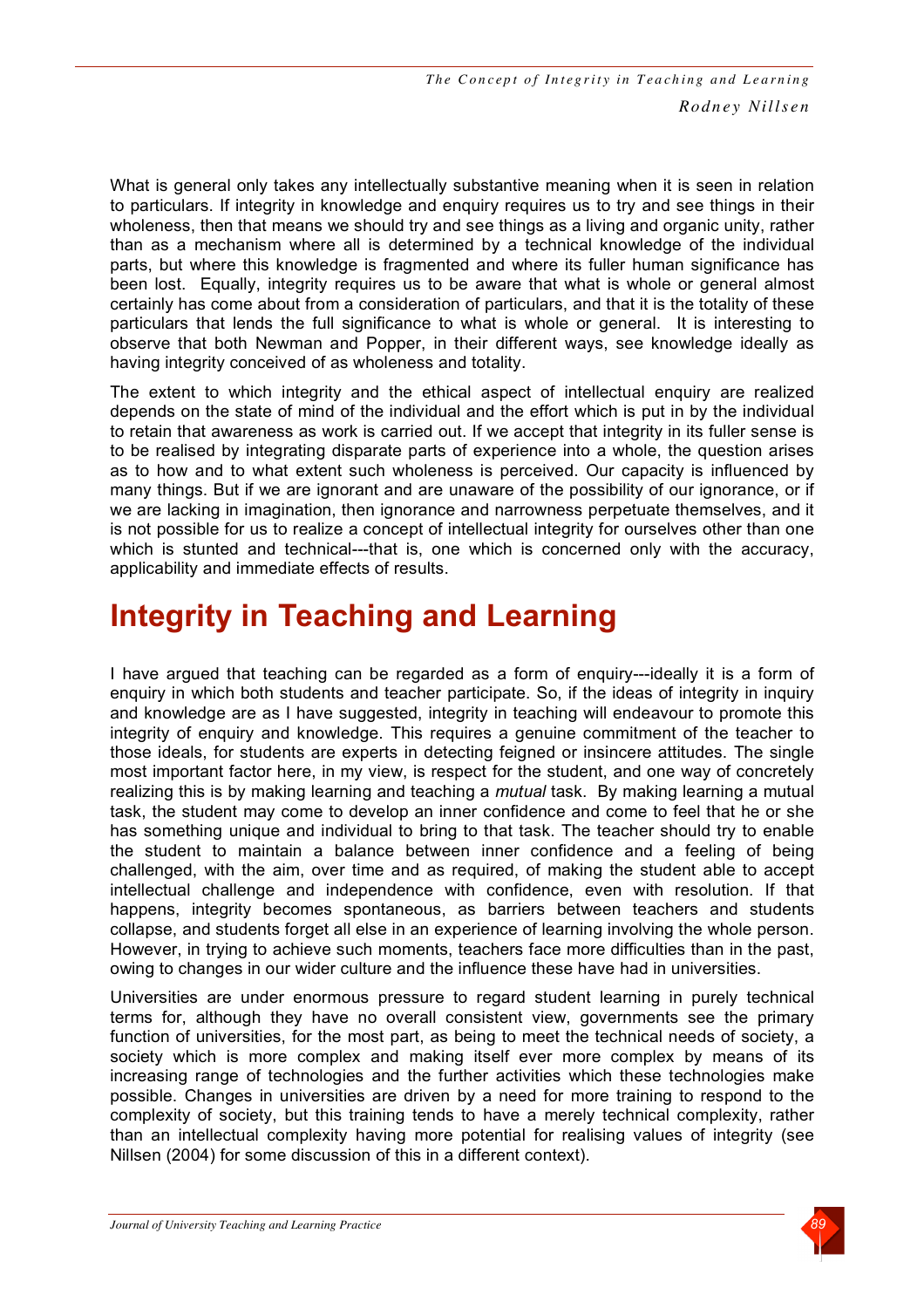All of this creates problems in teaching from the integrity point of view. Concerning the education of law students, for example, the Professor of Law and Legal Studies at La Trobe University in Australia, Margaret Thornton (2004), has said:

*.....as students try to make themselves attractive to prospective employers, the law curriculum is becoming narrower. As the market primarily values applied knowledge, the student-customers are opting primarily for those areas of law in which high-status corporate lawyers practise.…..the commodification of legal education allows the socialisation of students to become good technocrats, desensitised to questionable business practices in which their corporate clients might engage.*

Her remarks have, in my view, an applicability beyond the education of law students. In fact, in his lecture at the Symposium on Academic Integrity held at the University of Newcastle, NSW, in 2004, Professor Don McCabe commented that some business students in the USA have the attitude that they should not be particularly concerned with issues of integrity such as plagiarism or cheating, because they considered they were being trained to take a position in business and, as daily news reports and other sources made clear (in their perception), ethical integrity in business had little role to play as everything was judged on getting results, not on the manner in which those results were obtained. If a teacher or The University is to counter such attitudes as these, it can only be done by making the student aware of a larger intellectual and human picture within which such attitudes are seen to arise from a lack of awareness and from a state of mind which unjustifiably separates one's own actions and attitudes from their potential wider consequences, including consequences for the self as well as others. Thus, the notion of integrity in teaching as an encouragement for taking a wider and more unified intellectual perspective is eminently practical---in fact, it is really the only practical means for trying to combat the attitudes which see knowledge and learning purely as set of technical tools for a narrow purpose that is also narrowly conceived.

In suggesting that integrity in teaching is to an extent an endeavour to create a unity and balance in the student's learning and knowledge, it is essential to bear in mind the great variety of intellectual cultures and circumstances amongst the different parts of The University. Some areas lend themselves to an approach encouraging unity of different aspects of knowledge, while others have lesser potential. In the humanities, a concern for the wider picture is often implicit, while this tends not so much to be the case in, say, mathematics or engineering. All we can do is respond as best we can to the immediate circumstances in which we find ourselves, while bearing in mind that to instil values which are of importance to us and to society, and which transcend the confines of our discipline, we must make a conscious effort which is adapted to our immediate teaching situation. One practical way in which this can be done, and this is possible for virtually any area of knowledge provided there is time for it, or where time is made for it, is by allowing for discussion of the historical development of ideas in that area. By doing this, the teacher may provide a vantage point from which the current concerns in the area may be critically evaluated and seen from a wider, a more detached, and a more integrated perspective. Some difficulties of doing this in the present environment are indicated by Himmelfarb (1997), and I do not consider it to be a coincidence that the lack and degradation of historical awareness in the academy, and in society at large, is occurring at a time when the integrity of knowledge and of teaching is often overridden by a demand for instantaneous, unreflecting, and technical relevance.

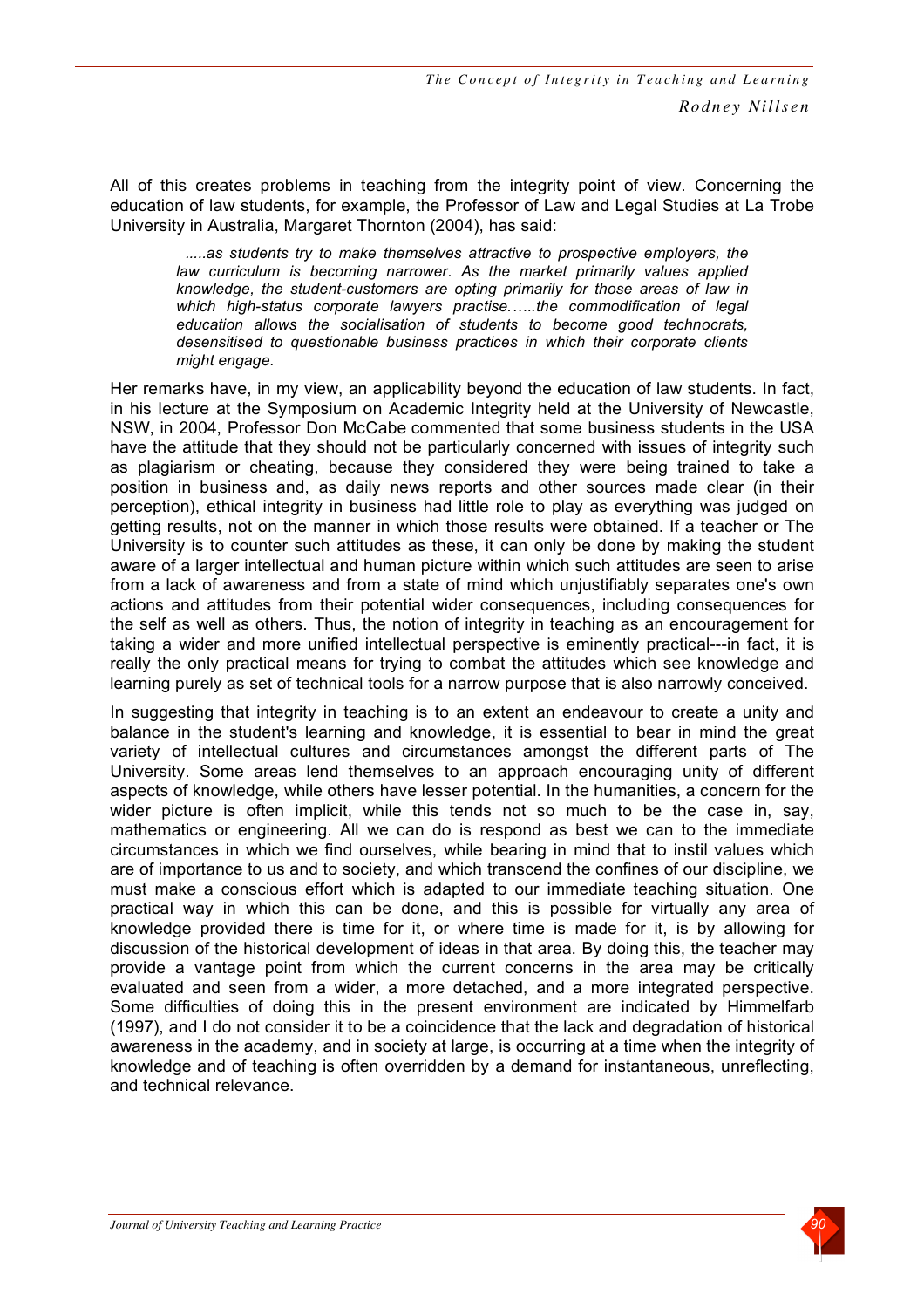One problem in realizing integrity in teaching is a practical one, arising in a particularly critical way for own times, and is expressed in an observation by Barnett (2000), p.44:

*Our knowledge texts continue to expand at an ever faster rate so that the storehouse continues to expand and the proportion of its contents that will remain virtually imprisoned also continues to grow. Knowledge production and knowledge comprehension : the gap between them continues to widen evermore.*

The truth of Barnett's point is a reason for placing more emphasis on teaching and learning as an endeavour to unify thought and knowledge, rather than acquiescing in the pressures to treat knowledge and learning as the acquisition of discrete and isolated pieces of information.

# **The Creation of Integrity**

In striving for integrity in teaching, the teacher may need to completely re-examine how to think about the material that he or she teaches. In my own case of teaching a third year class in the mathematical theory of chaos, this led to the paper Nillsen (1997) which uses metaphor, analogy and a literary comparison to think again about how to place strictly mathematical concepts in a broader context, and one that is more accessible to students. At the same time, the paper was published in a scientific journal, and I was endeavouring to give a new scientific insight into the meaning of chaos as a mathematical concept arising from considering the problem of communicating that concept to students. The accessibility to students is important, because by presenting important concepts in new ways it can be made possible for students to present these ideas themselves, in class, as part of the teaching program. With this approach, which I have used in smaller classes at second and third year, the student becomes a teacher, and it is one way in which learning can become an explicit mutual task for the teacher and student, and a shared task for the class as a whole. For the teacher wishing to promote intellectual integrity in the sense in which the term is used here, such possibilities must be actively sought, but the attempt to then realize the possibility as an actuality may require a great deal of fundamental rethinking of the basic logical and scientific framework. More recently, Ahearn (2005) has discussed his use of Leo Tolstoy's epic novel *War and Peace* in his teaching of integral calculus classes. In War and Peace, Tolstoy uses some mathematical concepts as metaphors to illustrate his philosophy of historical development. Ahearn comments:

*These metaphors are unlike any other mathematical references I have seen in literature. They are not numerology, nor has Tolstoy simply appropriated mathematical terms. These metaphors are rich and deep, requiring knowledge of some mathematics to fully comprehend their meaning. And they do what good metaphors should do: they enhance and clarify a reader's understanding of Tolstoy's Theory.*

Further possibilities for the relationship between mathematics and history along these lines, but for the theory of chaos rather than the calculus, arise from the comments by the historian Niall Ferguson (1997) in his introduction to the work *Virtual History*. All of these provide concrete ideas for seeing mathematical ideas in a broader context. The effect of using such ideas on students can be one of surprise, as they see unexpected connections between their primary area of study and something that they may have thought little about before, but this is precisely the type of experience which the teacher wishing to create integrity in learning should try and make possible. Such an approach also serves to illustrate what we might term a "balance of knowledge and a respect for ideas" between different disciplines and ways of thinking, in which no one way of thinking is seen as subservient to the other.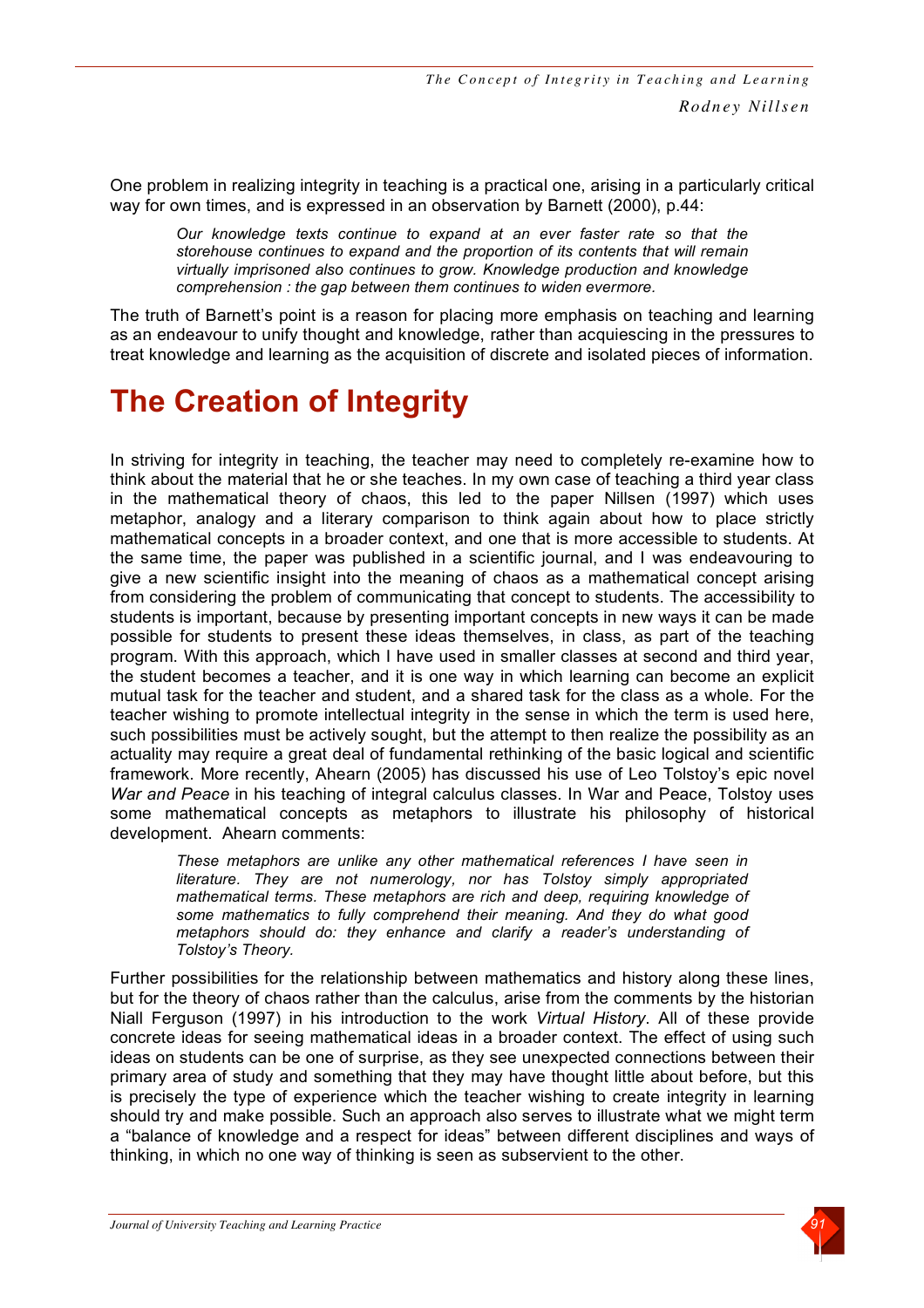In teaching, we should aim to create a positive atmosphere and avoid teaching in a mechanical way---students sense the attitude of the teacher towards their task as a teacher and, directly or indirectly, towards themselves as students. Any lack of interest or commitment by the teacher reasonably can be seen as a lack of interest in the student as a student, with the inevitable effect of a barrier developing between teacher and student. Although the changing circumstances in universities mean that vocational aspects of education are more important than they used to be, teachers should avoid the idea that their teaching is no more than a type of practical training or information-collecting exercise, where broader issues such as intellectual and moral integrity need not impinge. The teacher may need to bear in mind all the time the "transcending state of affairs" appropriate to the circumstances, because such a mental disposition will communicate itself, over time, to the students. Where possible, the teacher will involve students in learning as a shared task and will treat all students as being potential contributors to this task--for in the teacher's interaction with students, the abilities of the students should be relevant only in so far as these affect what it is suitable for the teacher to teach and for students to learn.

Is there a capacity on the part of students to enjoy and integrate their learning? Well, I think it's in all of us, and that's why it is possible in the right circumstances to observe students forget their anxieties about passing an examination or whether they will get a job at the end of their studies, and give themselves over to their studies with enthusiasm and the wider experience of learning. However, for this to happen, a type of "forgetfulness" must be created in the student, whereby the student loses himself or herself in a perception of ideas, insights, connections and interactions that the environment created by the teacher, and even by the students, has made possible. The environment must be created, for although the teacher cannot force an attitude on the student, the teacher can facilitate integrity in learning by creating a conducive environment--by creating suitable environments the teacher realizes his or her own integrity as well as making that integrity possible for others. Some more detailed ideas on how to do this may be found in Nillsen (2004).

# **Conclusion**

Whereas Newman produced a coherent view of The University for his own times, in a language which still resonates with us today even when the circumstances are so different, there is no coherent and inspiring view of The University which reflects the new reality and the new circumstances. As Frank M. Turner (1996), pp.281 and 292, expresses the problem:

*[Newman] articulated a vision of the university against which alternative visions despite their relevance, usefulness, and practicality make the activity of the university seem intellectually and morally diminished……No matter how much Newman's description and prescription of university life differ from contemporary reality, no alternative rhetoric has succeeded in substituting itself for Newman's in the sphere of public discourse on higher education.*

Now it may be the case, as Barnett (2000) argues, that incoherence has become an unavoidable feature of universities, owing to the many demands placed upon them and the apparently irreconcilable contradictions existing between these demands. But even if one thinks this prognosis too pessimistic, there is no questioning that the realization of integrity in teaching and learning remains a challenge---but then, it always has been, and it has always been the case that Newman's vision of the University has been only partially accepted, perceived and acted upon, even if, in the past, there was more awareness of his rhetoric and more knowledge of his writings than there is today.